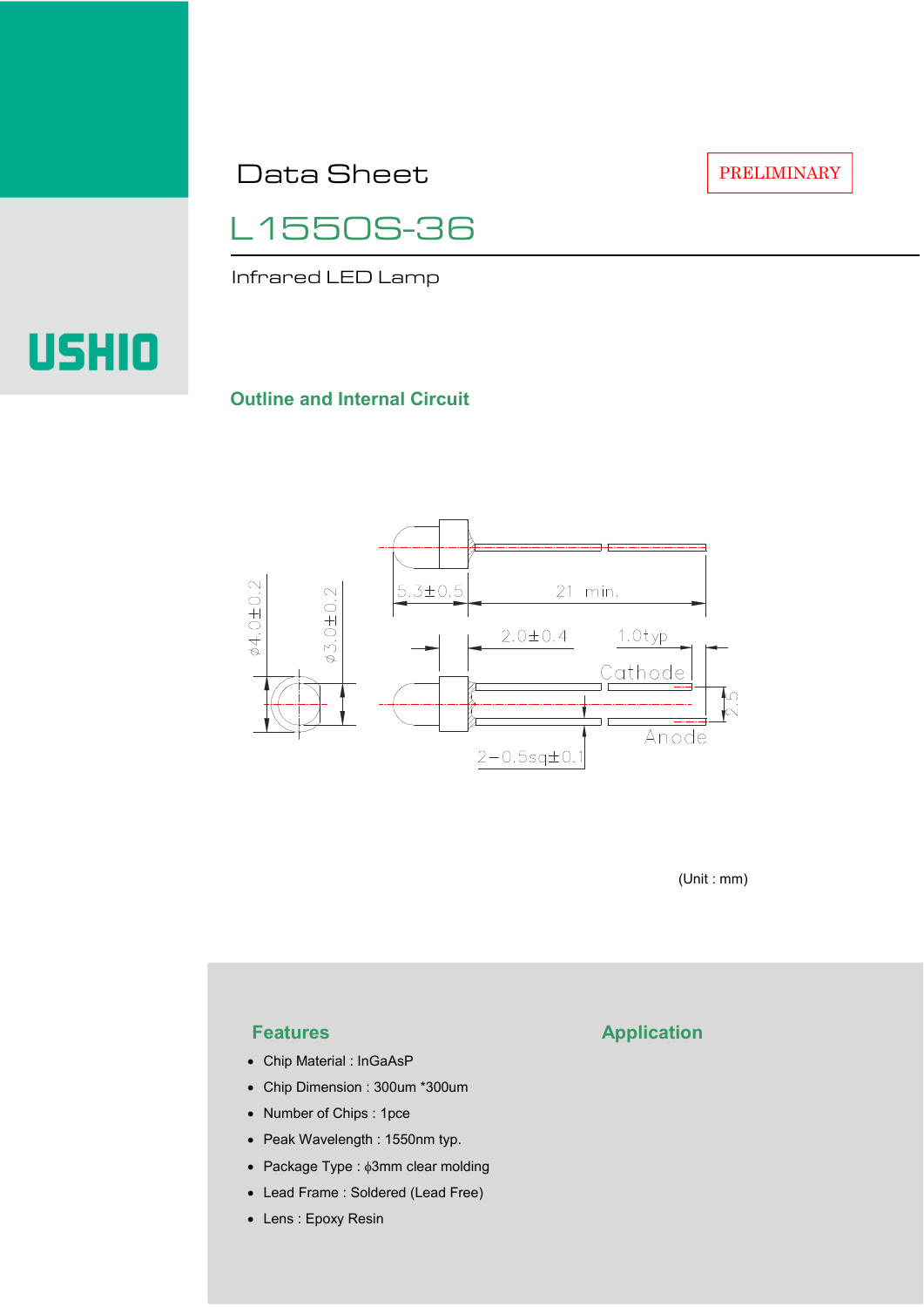

#### **Absolute Maximum Ratings (Tc=25°C)**

| <b>Item</b>                  | <b>Symbol</b> | <b>Ratings</b>  | <b>Unit</b> |
|------------------------------|---------------|-----------------|-------------|
| Power Dissipation            | <b>PD</b>     | 130             | mW          |
| <b>Forward Current</b>       | IF            | 100             | mA          |
| <b>Pulse Forward Current</b> | <b>IFP</b>    | 1000            | mA          |
| Reverse Voltage              | VR.           | $\overline{5}$  | $\vee$      |
| <b>Thermal Resistance</b>    | Rthja         | 250             | K/W         |
| Junction Temperature         | Tj            | 120             | $^{\circ}C$ |
| <b>Operating Temperature</b> | Topr          | $-40 \sim +100$ | $^{\circ}C$ |
| Storage Temperature          | Tstg          | $-40 - +100$    | $^{\circ}C$ |
| <b>Soldering Temperature</b> | <b>TSOL</b>   | 265             | $^{\circ}C$ |

‡Pulse Forward Current condition : Duty 1% and Pulse Width=10us.

‡Soldering condition : Soldering condition must be completed with 3 seconds at 265°C.

### **Optical and Electrical Characteristics (Tc=25°C)**

| <b>Parameter</b>            | <b>Symbol</b>    | <b>Min</b> | <b>Typ</b> | <b>Max</b> | <b>Unit</b> | <b>Test Condition</b> |
|-----------------------------|------------------|------------|------------|------------|-------------|-----------------------|
| Forward Voltage             | <b>VF</b>        |            | 0.9        | 1.3        | $\vee$      | IF=50mA               |
|                             | <b>VFP</b>       |            | 1.7        |            |             | $IFP=1A$              |
| <b>Total Radiated Power</b> | P <sub>O</sub>   |            | 3.8        |            | mW          | $IF=50mA$             |
|                             |                  |            | 21         |            |             | $IFP=1A$              |
| Radiant Intensity           | IE               |            | 10         |            | mW/sr       | $IF=50mA$             |
|                             |                  |            | 55         |            |             | $IFP=1A$              |
| Peak Wavelength             | $\lambda$ p      | 1500       |            | 1600       | nm          | $IF=50mA$             |
| <b>Half Width</b>           | $\Delta \lambda$ |            | 120        |            | nm          | $IF=50mA$             |
| Viewing Half Angle          | $\theta$ 1/2     |            | ±36        |            | deg.        | $IF=50mA$             |
| <b>Rise Time</b>            | tr               |            | 30         |            | ns          | $IF=50mA$             |
| Fall Time                   | tf               |            | 70         |            | ns          | $IF=50mA$             |

‡Radiated Power is measured by G8370-85.

‡Radiant Intensity is measured by Ando Optical Multi Meter AQ2140 & AQ2742.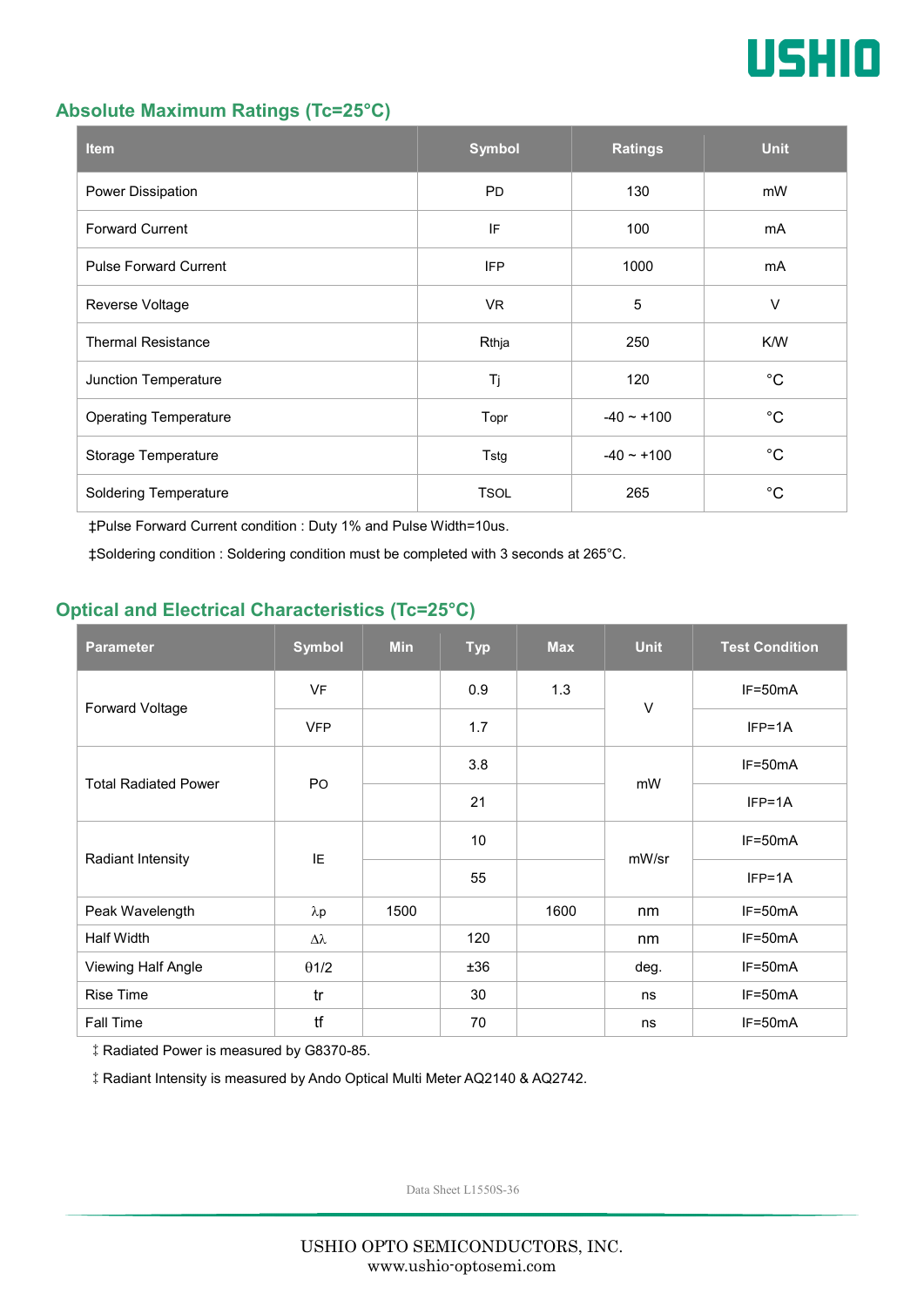

#### **Typical Characteristic Curves**

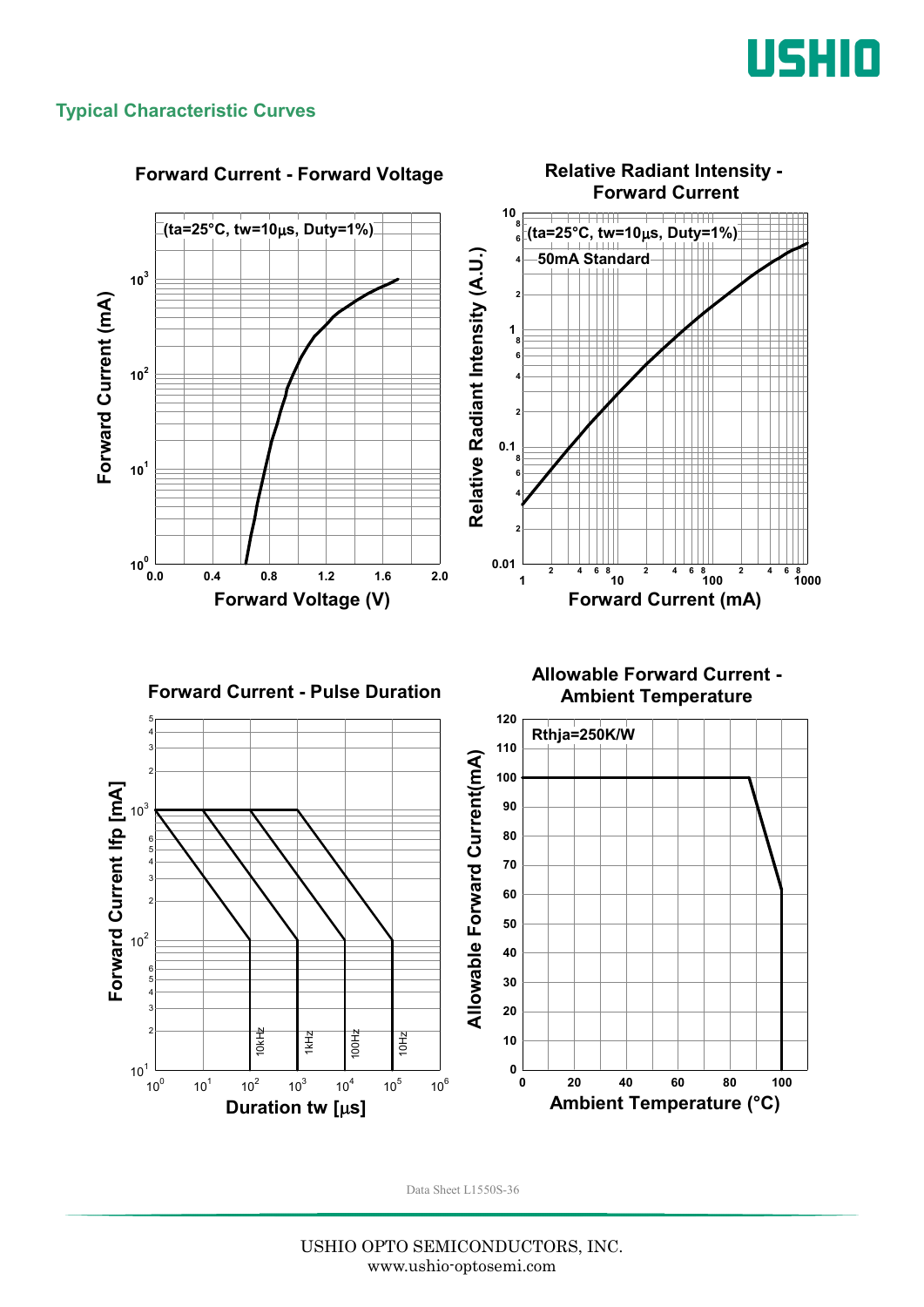



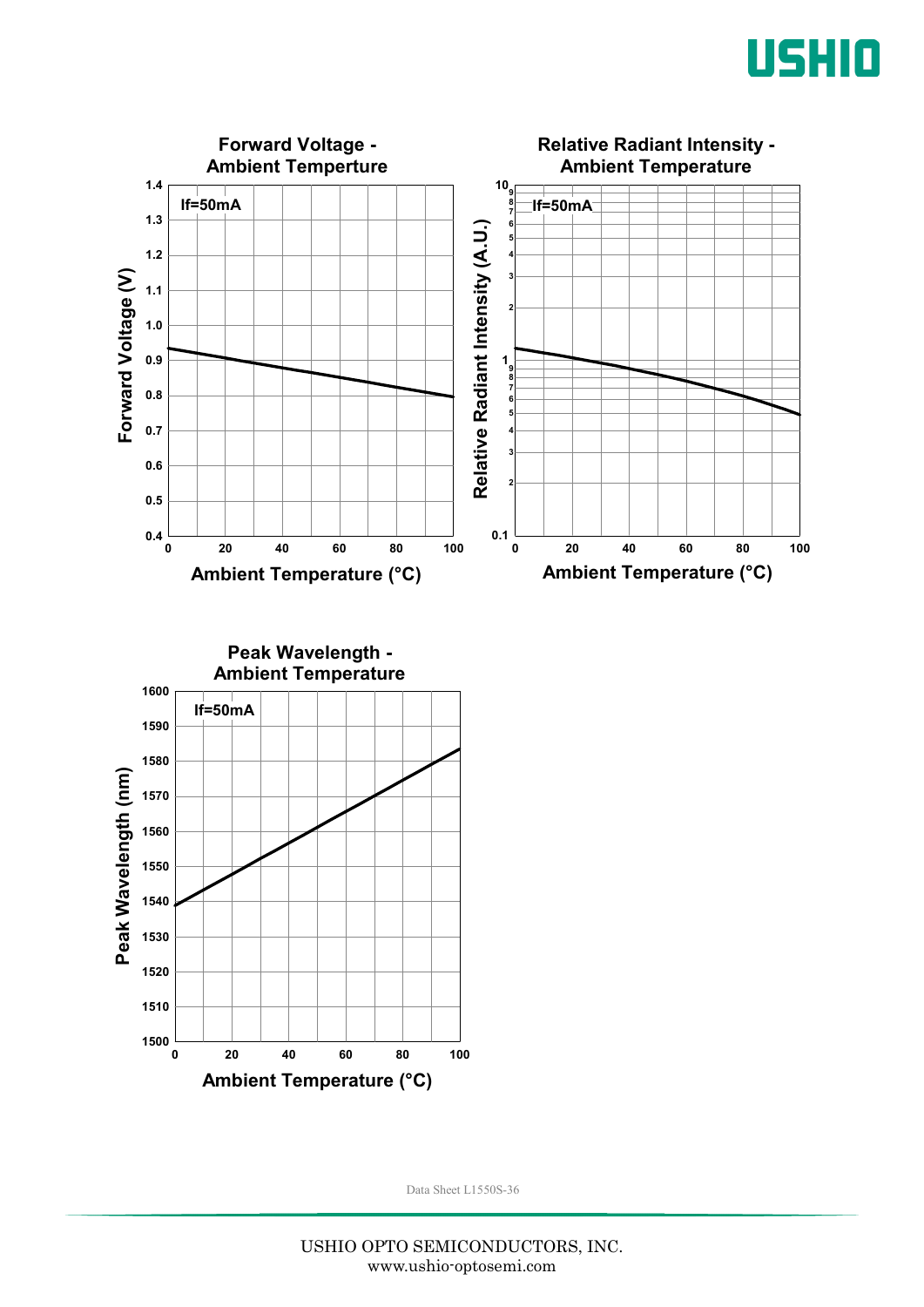